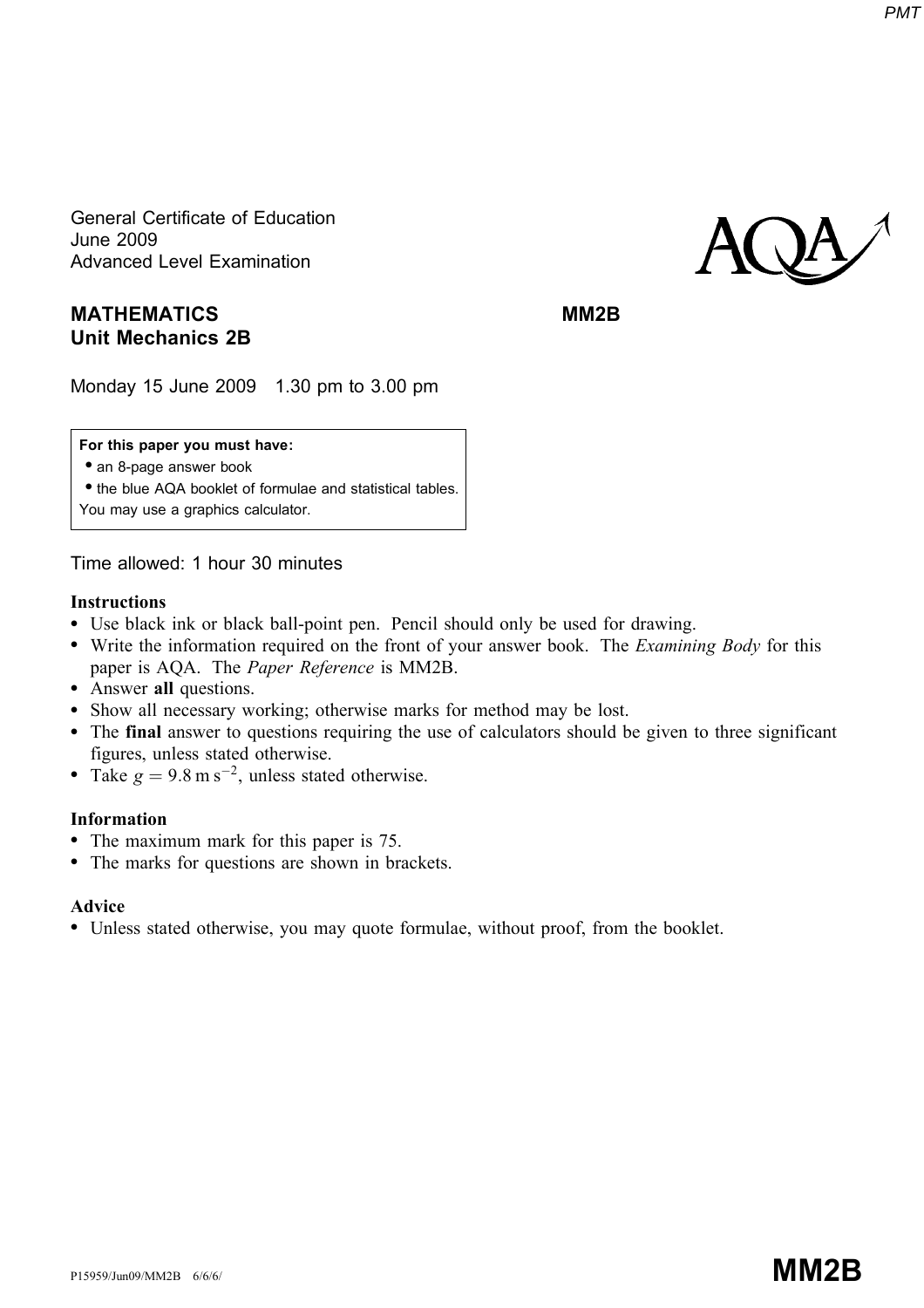## Answer all questions.

1 A particle moves under the action of a force,  $F$  newtons. At time  $t$  seconds, the velocity,  $\mathbf{v}$  m s<sup>-1</sup>, of the particle is given by

$$
\mathbf{v} = (t^3 - 15t - 5)\mathbf{i} + (6t - t^2)\mathbf{j}
$$

- (a) Find an expression for the acceleration of the particle at time  $t$ . (3 marks)
- (b) The mass of the particle is 4 kg.
	- (i) Show that, at time  $t$ ,

$$
\mathbf{F} = (12t^2 - 60)\mathbf{i} + (24 - 8t)\mathbf{j}
$$
 (2 marks)

- (ii) Find the magnitude of F when  $t = 2$ . (4 marks)
- 2 A slide at a water park may be modelled as a smooth plane of length 20 metres inclined at  $30^{\circ}$  to the vertical. Anne, who has a mass of 55 kg, slides down the slide. At the top of the slide, she has an initial velocity of  $3 \text{ m s}^{-1}$  down the slide.
	- (a) Calculate Anne's initial kinetic energy. (2 marks)
	- (b) By using conservation of energy, find the kinetic energy and the speed of Anne after she has travelled the 20 metres. (6 marks)
	- (c) State one modelling assumption which you have made. (1 mark)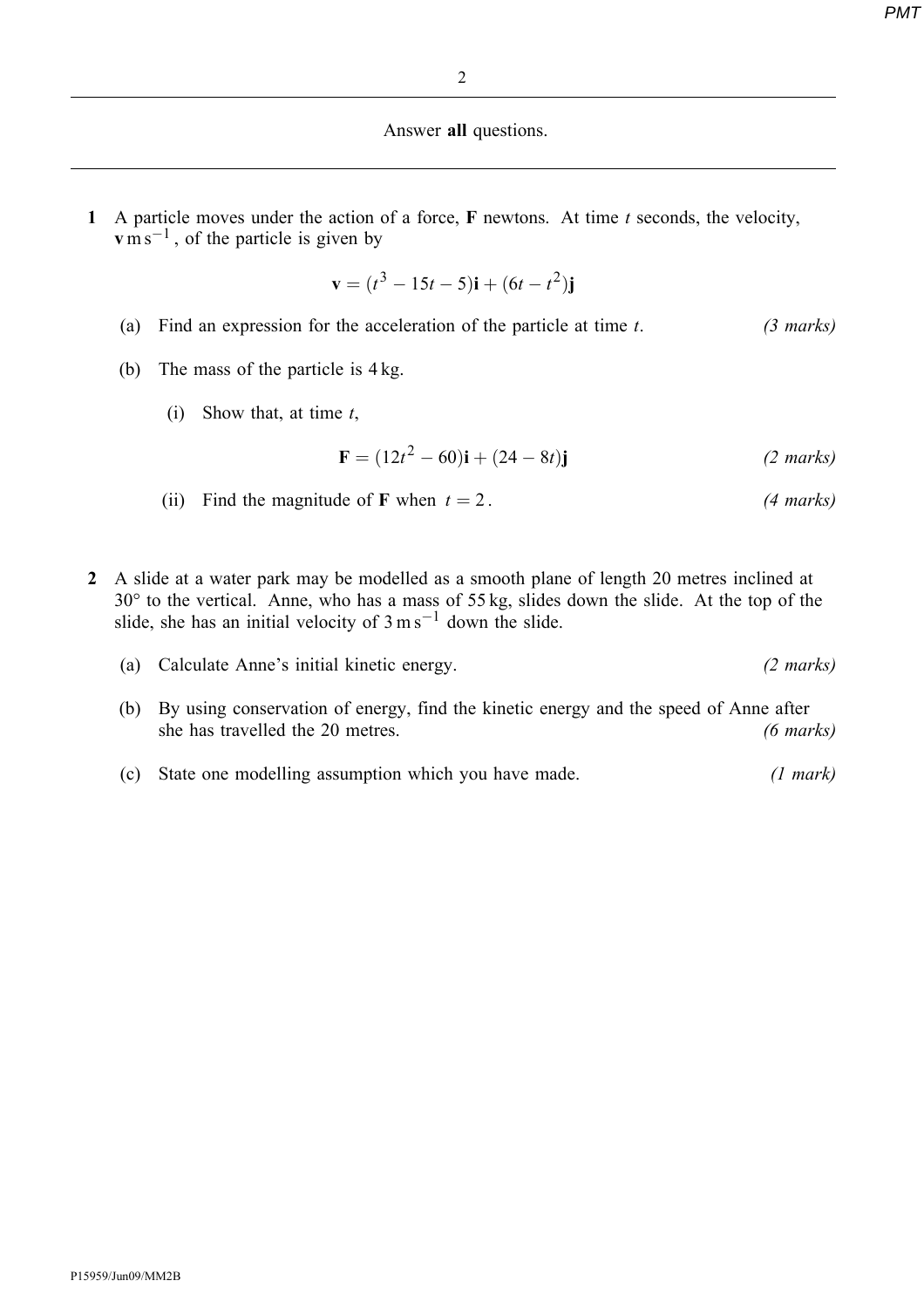- 3
- 3 A uniform ladder, of length 6 metres and mass 22 kg, rests with its foot, A, on a rough horizontal floor and its top, B, leaning against a smooth vertical wall. The vertical plane containing the ladder is perpendicular to the wall, and the angle between the ladder and the floor is  $\theta$ .

A man, of mass 90 kg, is standing at point C on the ladder so that the distance  $AC$  is 5 metres. With the man in this position, the ladder is on the point of slipping. The coefficient of friction between the ladder and the horizontal floor is 0.6 . The man may be modelled as a particle at C.



- (a) Show that the magnitude of the frictional force between the ladder and the horizontal floor is 659 N, correct to three significant figures. (4 marks)
- (b) Find the angle  $\theta$ . (5 marks)

#### Turn over for the next question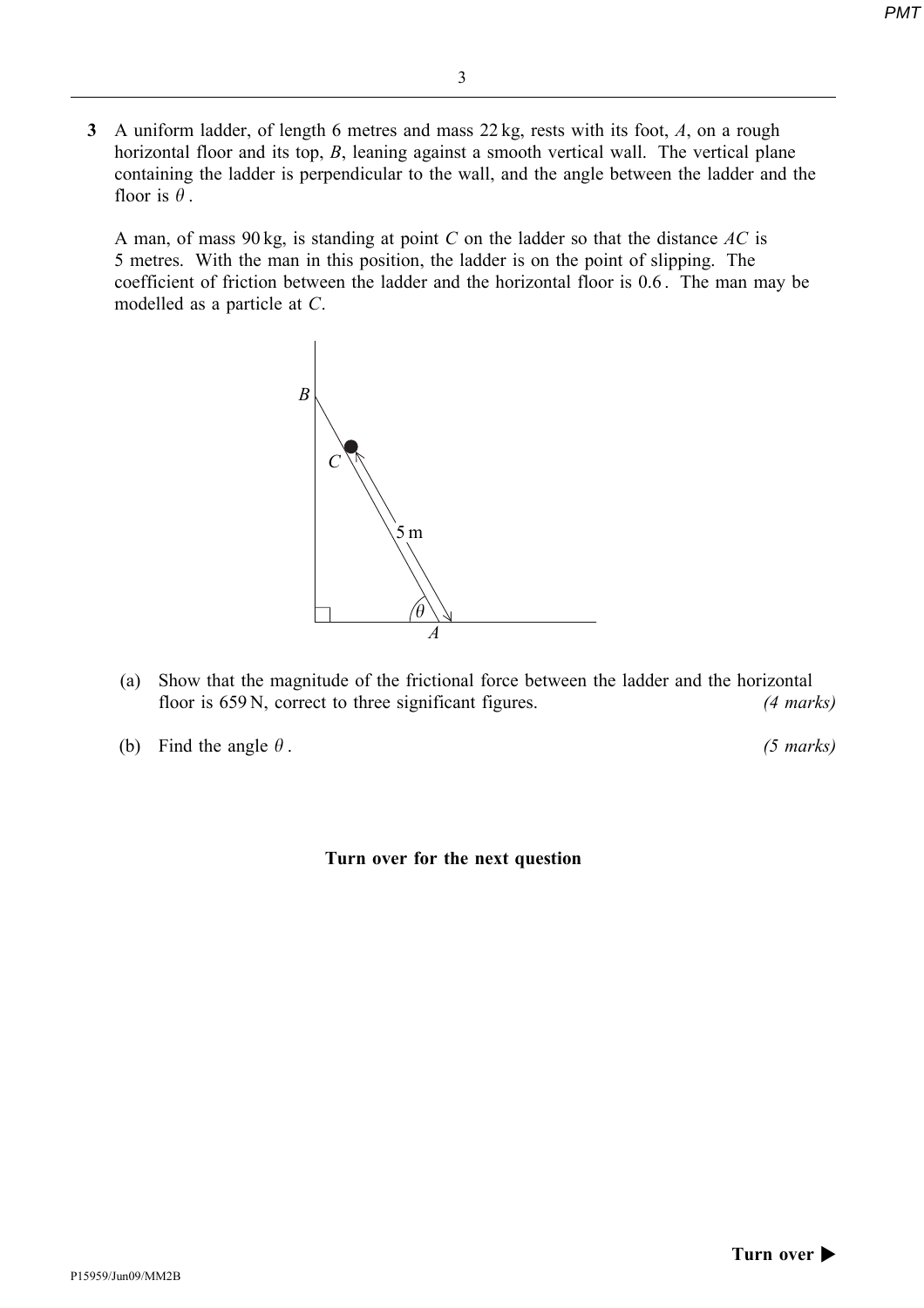4 Two light inextensible strings each have one end attached to a particle,  $P$ , of mass 6 kg. The other ends of the strings are attached to the fixed points  $B$  and  $C$ . The point  $C$  is vertically above the point B. The particle moves, at constant speed, in a horizontal circle, with centre 0.6 m below point B, with the strings inclined at  $40^{\circ}$  and  $60^{\circ}$  to the vertical, as shown in the diagram. Both strings are taut.



- (a) As the particle moves in the horizontal circle, the tensions in the two strings are equal. Show that the tension in the strings is 46.4 N, correct to three significant figures. (4 marks)
- (b) Find the speed of the particle. (4 marks)
- 5 A train, of mass 600 tonnes, travels at constant speed up a slope inclined at an angle  $\theta$  to the horizontal, where  $\sin \theta = \frac{1}{40}$ . The speed of the train is 24 m s<sup>-1</sup> and it experiences total resistance forces of 200 000 N.

Find the power produced by the train, giving your answer in kilowatts. (6 marks)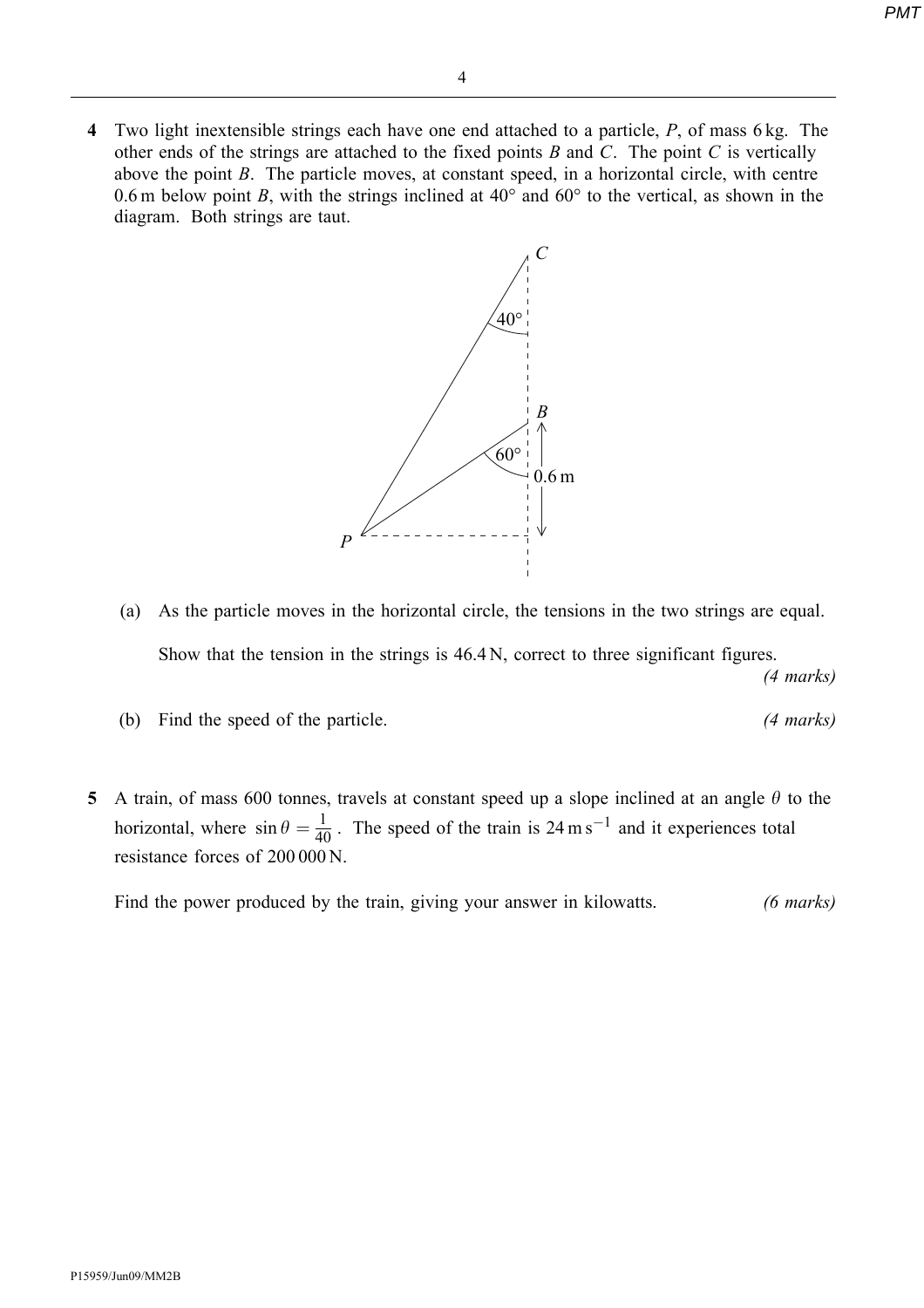- 5
- 6 A block, of mass 5 kg, is attached to one end of a length of elastic string. The other end of the string is fixed to a vertical wall. The block is placed on a horizontal surface.

The elastic string has natural length 1.2 m and modulus of elasticity 180 N. The block is pulled so that it is 2 m from the wall and is then released from rest. Whilst taut, the string remains horizontal. It may be assumed that, after the string becomes slack, it does not interfere with the movement of the block.



- (a) Calculate the elastic potential energy when the block is  $2 \text{ m}$  from the wall. (2 marks)
- (b) If the horizontal surface is smooth, find the speed of the block when it hits the wall. (3 marks)
- (c) The surface is in fact rough and the coefficient of friction between the block and the surface is  $\mu$ .

Find  $\mu$  if the block comes to rest just as it reaches the wall. (7 marks)

Turn over for the next question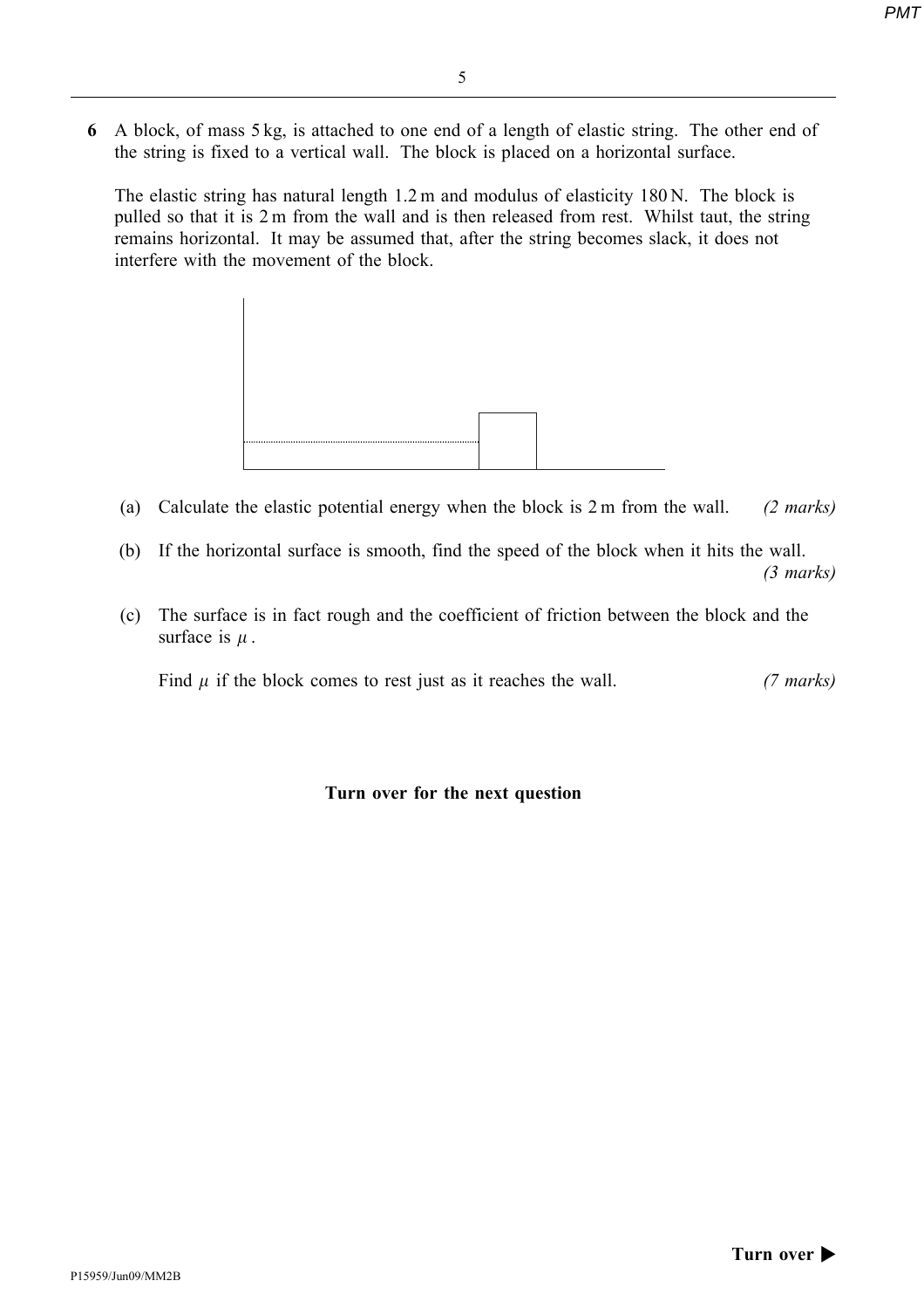7 In crazy golf, a golf ball is hit so that it starts to move in a vertical circle on the inside of a smooth cylinder.

Model the golf ball as a particle,  $P$ , of mass  $m$ . The circular path of the golf ball has radius a and centre O. At time t, the angle between OP and the horizontal is  $\theta$ , as shown in the diagram.

The golf ball has speed  $u$  at the lowest point of its circular path.



(a) Show that, while the golf ball is in contact with the cylinder, the reaction of the cylinder on the golf ball is

$$
\frac{mu^2}{a} - 3mg\sin\theta - 2mg \tag{6 marks}
$$

(b) Given that  $u = \sqrt{3ag}$ , the golf ball will not complete a vertical circle inside the cylinder. Find the angle which OP makes with the horizontal when the golf ball leaves the surface of the cylinder. (4 marks)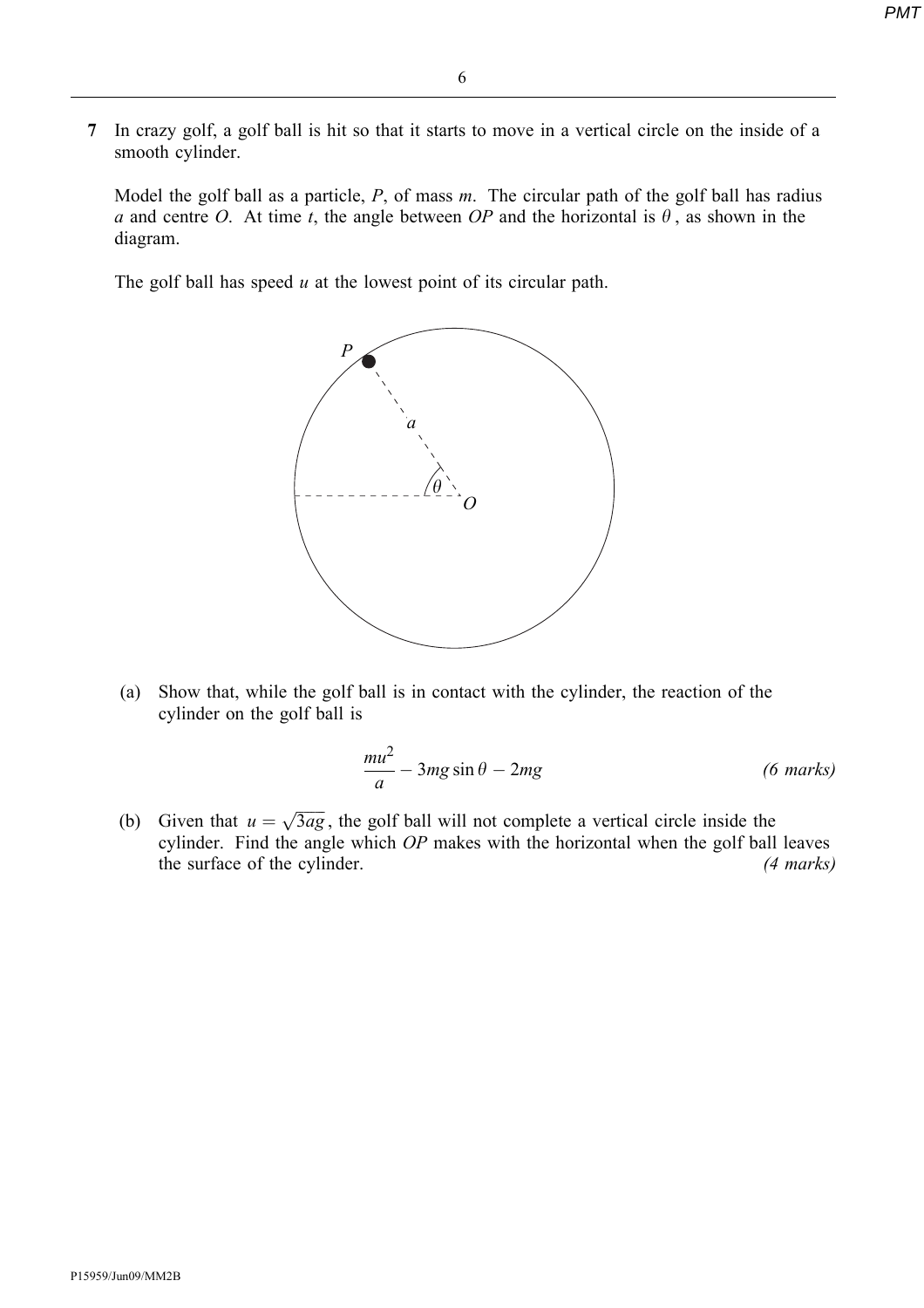- 8 A stone, of mass *m*, is moving in a straight line along smooth horizontal ground. At time  $t$ , the stone has speed  $v$ . As the stone moves, it experiences a total resistance force of magnitude  $\lambda mv$ 3  $\sqrt{2}$ , where  $\lambda$  is a constant. No other horizontal force acts on the stone.
	- (a) Show that

$$
\frac{\mathrm{d}v}{\mathrm{d}t} = -\lambda v^{\frac{3}{2}} \tag{2 marks}
$$

(b) The initial speed of the stone is  $9 \text{ m s}^{-1}$ .

Show that

$$
v = \frac{36}{\left(2 + 3\lambda t\right)^2} \tag{7 marks}
$$

(c) Find, in terms of  $\lambda$ , the time taken for the speed of the stone to drop to  $4 \text{ m s}^{-1}$ . (3 marks)

#### END OF QUESTIONS